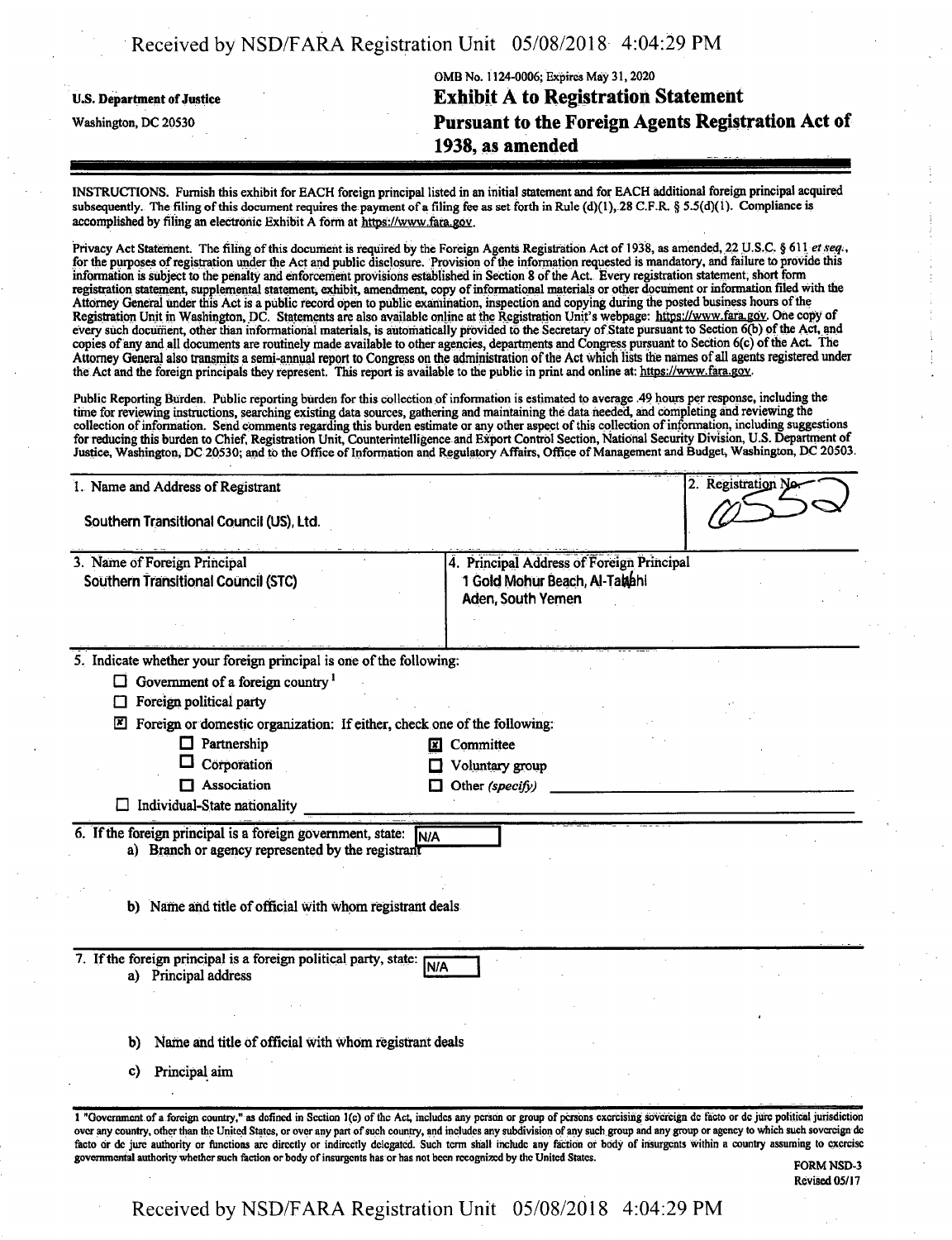8. If the foreign principal is not a foreign government or a foreign political party:

a) State the nature of the business or activity of this foreign principal.

The mission of the STC is centered on achieving the aspiration of the people of South Arabia (South Yemen) to regain **their sovereignty and independence, and build their federal state on all ofitsterritories.**

b) Is this foreign principal:

| Supervised by a foreign government, foreign political party, or other foreign principal         | $Yes \Box No \Box$ |
|-------------------------------------------------------------------------------------------------|--------------------|
| Owned by a foreign government, foreign political party, or other foreign principal              | $Yes \Box No \Box$ |
| Directed by a foreign government, foreign political party, or other foreign principal           | $Yes \Box No \Box$ |
| Controlled by a foreign government, foreign political party, or other foreign principal         | $Yes \Box No \Box$ |
| Financed by a foreign government, foreign political party, or other foreign principal           | $Yes \Box No \Box$ |
| Subsidized in part by a foreign government, foreign political party, or other foreign principal | $Yes \Box No \Box$ |

9. Explain folly all items answered "Yes" in Item 8(b). *(Ifadditionalspace is needed, afull insertpage must be used)* N/A

10. Ifthe foreign principal is an organization and is not owned or controlled by a foreign government, foreign political party or other foreign principal, state who owns and controls it.

The Southern Transitional Council (STC) is self-managed by its President, Mr. Aidroos Alzubeidi, and its twenty-four (24) leading **members ofthe committee.**

#### **EXECUTION**

In accordance with 28 U.S.C. § 1746, the undersigned swears or affirms under penalty of perjury that he/she has read the information set forth in this Exhibit A to the registration statement and that he/she is familiar with the contents thereof and that such contents are in their entirety true and accurate to the best of his/her knowledge and belief.

| Date of Exhibit A Name and Title |                                | Signature | $-$ |
|----------------------------------|--------------------------------|-----------|-----|
|                                  | Abdulsalam K. Mused, President |           |     |
|                                  |                                |           |     |

Received by NSD/FARA Registration Unit 05/08/2018 4:04:29 PM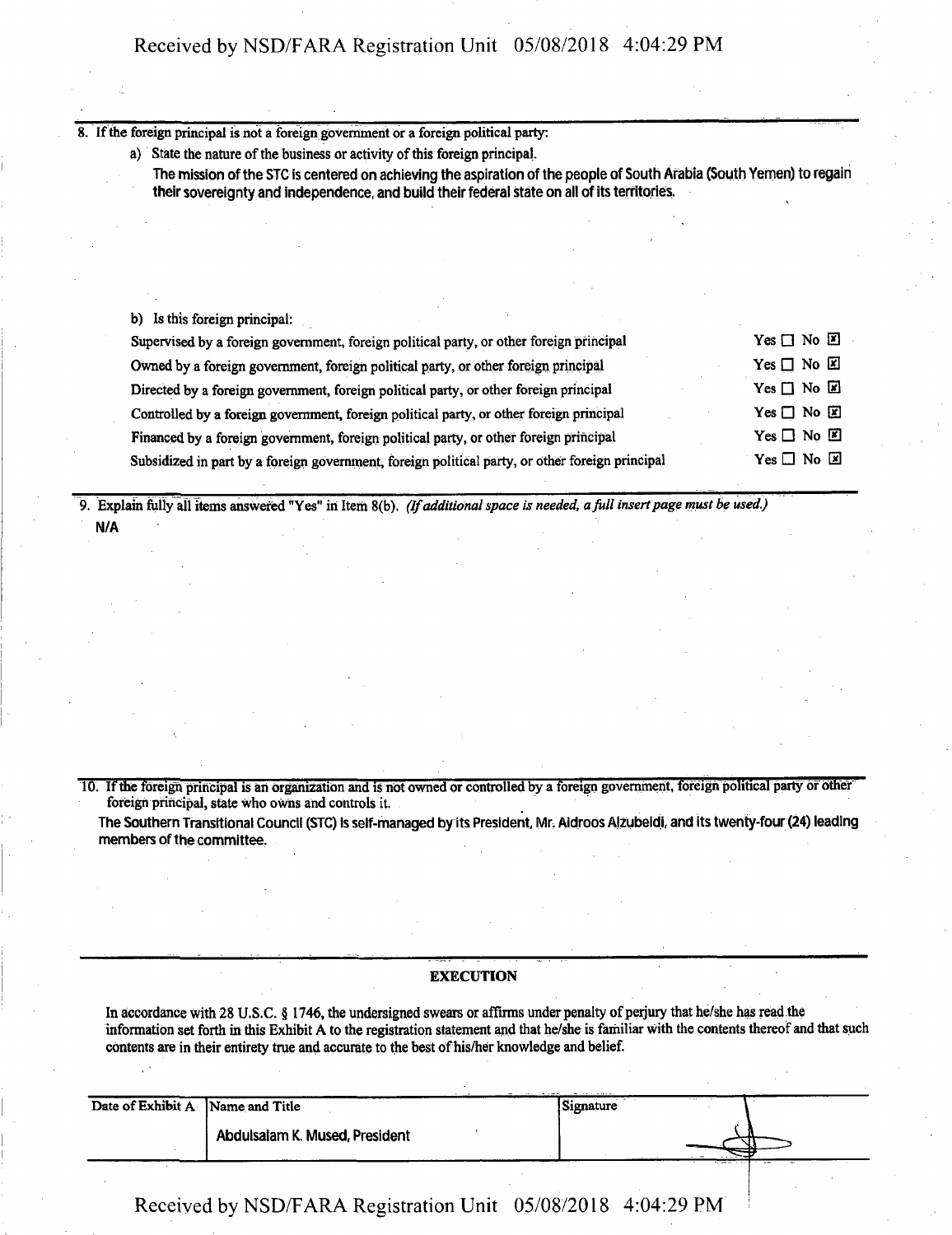| Received by NSD/FARA Registration Unit 05/08/2018 4:04:25 PM |  |  |  |
|--------------------------------------------------------------|--|--|--|
|--------------------------------------------------------------|--|--|--|

# OMB No, 1124-0004; Expires May 31,2020 li.S. Department ofJustice **Exhibit B to Registration Statement** Washington, dc <sup>20530</sup> **Pursuant to the Foreign Agents Registration Act of 1938, as amended**

INSTRUCTIONS. A registrant must furnish as an Exhibit B copies ofeach written agreement and the terms and conditioiis ofeach oral agreement with his foreign principal, including all modifications of such agreements, or, where no contract exists, a full statement of all the circumstances by reason of which the registrant is acting as an agent of a foreign principal. Compliance is accomplished by filing an electronic Exhibit B form at https://www.fara.gov.

Privacy Act Statement. The filing of this document is required for the Foreign Agents Registration Act of 1938, as amended, 22 U.S.C. § 611 *et seq.*, for the purposes of registration under the Act and public disclosure. Provision of the information requested is mandatory, and failure to provide the information is subject to the penalty and enforcement provisions established in Section 8 ofthe Act. Every registration statement, short form registration statement, supplemental statement, exhibit, amendment, copy ofinformational materials or other document or information filed with the Attorney General under this Act is a public record open to public examination, inspection and copying during die posted business hours ofthe Registration Unit in Washington, DC. Statements are also available online at the Registration Unit's webpage: https://www.fara.gov. One copy of<br>every such document, other than informational materials, is automatically prov copies of any and all documents are routinely made available to other agencies, departments and Congress pursuant to Section 6(c) ofthe Act. The Attorney General also transmits a semi-annual report to Congress on the administration ofthe Act which lists the names ofall agents registered under the Act and the foreign principals they represent. This report is available to the public in print and online at: https://www.fara.gov.

Public Reporting Burden. Public reporting burden for this collection of information is estimated to average .33 hours per response, including the time for reviewing instructions, searching existing data sources, gathering and maintaining the data needed, and completing and reviewing the collection ofinformation. Send comments regarding this burden estimate or any other aspect ofthis collection ofinformation, including suggestions for reducing this burden to Chief, Registration Unit, Counterintelligence and Export Control Section, National Security Division, U.S. Department of Justice, Washington, DC 20530; and to the Office of Information and Regulatory Affairs, Office of Management and Budget, Washington, DC 20503.

| 1. Name of Registrant                    | 2. Registration No. |  |
|------------------------------------------|---------------------|--|
| Southern Transitional Council (US), Ltd. |                     |  |
|                                          |                     |  |

3. Name of Foreign Principal

**Southern Transitional Council (STC)**

Check Appropriate Box:

- $4. \Box$  The agreement between the registrant and the above-named foreign principal is a formal written contract. If this box is checked, attach a copy of the contract to this exhibit.
- 5. There is no formal written contract between the registrant and the foreign principal. The agreement with the above-named foreign principal has resulted from an exchange of correspondence. Ifthis box is checked, attach a copy of all pertinent correspondence, including a copy of any initial proposal which has been adopted by reference in such correspondence.
- 6.  $[2]$  The agreement or understanding between the registrant and the foreign principal is the result of neither a formal written contract nor an exchange of correspondence between the parties. Ifthis box is checked, give a complete description below of the terms and conditions ofthe oral agreement or understanding, its duration, the fees and expenses, if any, to be received.
- 7. Describe fully the nature and method of performance of the above indicated agreement or understanding.

The registrant will provide political quidance and strategic advocacy services in the United States Congress on behalf of STC. In addition, political and strategic advice will be provided by to the leadership of STC. STC will communicate the scope of **activities with the Southern Transitional Council (US), Ltd, Board ofDirectors, which will include meetings with officialsfrom the US Congress encouraging them to recognize Southern Yemen as a separate and independent nation.**

> FORM NSD-4 Revised 05/17

### Received by NSD/FARA Registration Unit 05/08/2018 4:04:25 PM